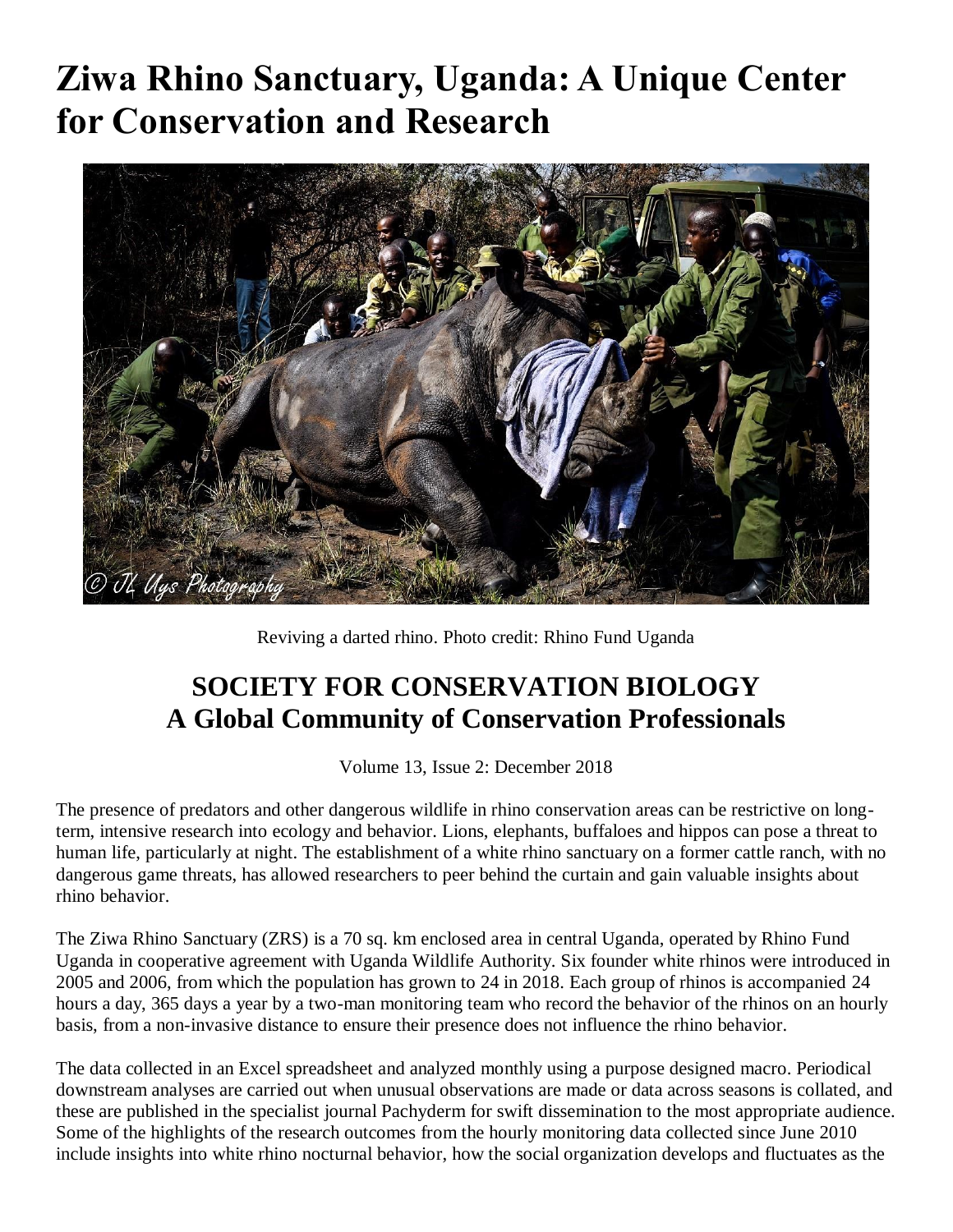population grows, confirming the white rhino gestation period as between 490 and 510 days, demonstrating the ability of dehorning to reduce fighting among adult males, and recording one of the earliest first-calving ages at four years and five months, with a maximum age at first-calving of five years and seven months.

From June 2010 to May 2011, the hourly behavioral data gathered showed that the rhinos covered the most ground between the hours of 15h00-17h00 and 22h00-24h00, with resting occurring most between 04h00-06h00 and 12h00-15h00. Their most active feeding periods were between 07h00-11h00 and 16h00-01h00, with drinking occurring from 10h00 and 15h00. These activity patterns fit with the traditional knowledge of rhinos in areas with readily available grazing and water. In harsher conditions they have been reported as active for more hours of the day and during the hottest hours. The data collected for this publication also enabled some analyses on the rhino habitat use and preferences.

In 2011, the first signs of serious aggression between the primary dominant bull and his closest rival led to the decision to take preventative action and dehorn the adult males to allow time for the younger males to develop without risk of injury or death. The dehorning intervention was not approved, and only after an immature male died as a result of his injuries incurred during a fight with the dominant bull in 2015, was the proposal to dehorn approved. A significant reduction in fighting was recorded in the two years since, and no further injuries or deaths have occurred. To date, this has been the only death occurring in the Ziwa Rhino Sanctuary since the rhinos first arrived in 2005.

Of the six births observed between June 2009 and January 2012, every birth occurred at night, primarily between 23h00 and 02h00. The only indication of the cows approaching calving was the act of chasing away their current calf, between three and 32 hours before the event. There was no change in habitat preferences of the cows prior to giving birth, but all cows moved into thick vegetation at the time of calving and moved into new habitats within three to 12 days afterwards. The "buddy system", first reported by Shrader and Owen-Smith (2002), was very much evident in the social system and dispersal of the Ziwa white rhino population as new rhinos are born and new associations must be made by the previous calf.

After 56 months of data collection on social interactions, it was determined that the three adult males accompanied adult females for one to three 24-hour periods per month, with no lasting associations. Two of the three cows allowed juvenile and sub-adults to accompany them with new calves, but one remained alone with her calf. All juveniles formed new associations with either a cow and calf pair, or group of sub-adults within two hours of being chased away by their mothers. Sub-adults formed longer associations with each other (22 – 49 months at the time of publication; mean  $=$  32 months), than they did with cow and calf pairs (6 – 17 months;  $mean = 10.3$  months).

In 2016, the monitoring officers recorded a very early calving by a first-generation female, at the age of four years and five months. Given a 16-month gestation period, which has been repeatedly confirmed by the ZRS monitoring teams since 2010, that would imply conception took place shortly after the female turned three years old. The resulting calf experienced a birth defect in the form of a deformed hind foot, which eventually developed into a fully functioning foot. The foot defect could be a result of the early birth and the size of the young mother versus the fully developed fetus. The possibility of age at first calving decreasing in populations with abundant grazing and water and healthy carrying capacities has implications on increasing population growth rates. It is something not often reported as most free-roaming rhino populations are not monitored this closely.

For decades, the white rhino has attracted less attention from behavioral researchers, possibly as a result of being the rhino species of lowest conservation concern, and competition for research grants makes conservation dependent species more popular. This has resulted in our knowledge of the species often referring to original research work and those stemming from captive populations in zoological facilities around the globe. While this research is beneficial and insightful, there are distinct differences between captive and wild (or free-roaming) animal behavior and captive studies can only provide indications of the potential for similar outcomes in wild